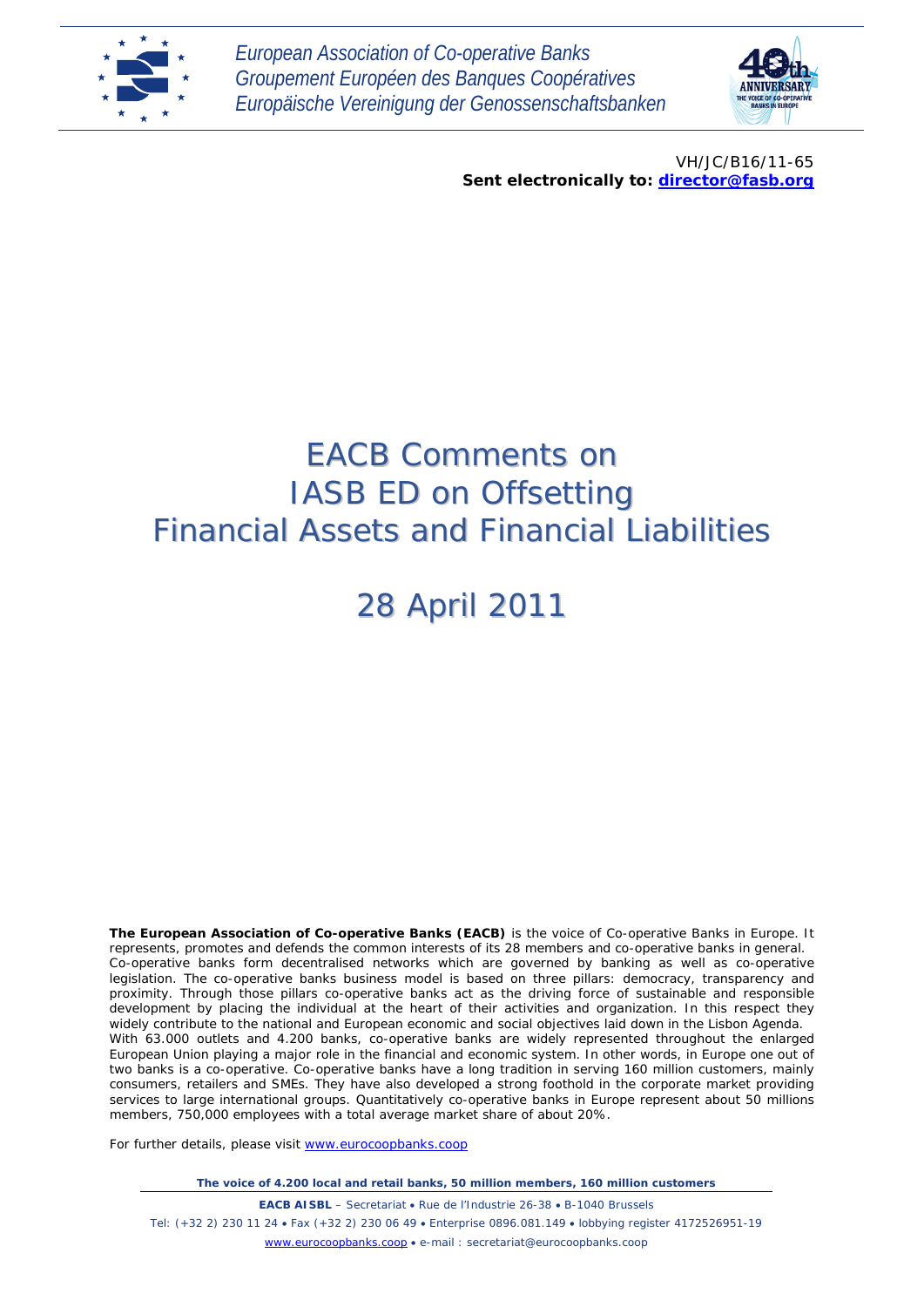



## **Introduction**

The members of the European Association of Cooperative Banks (EACB) are pleased to comment on the Exposure Draft on Offsetting Financial Assets and Financial Liabilities (ED/2011/1) jointly published by the International Accounting Standards Board (IASB) and the Financial Accounting Standards Board (FASB) in January 2011.

We took note of the requests from the G20 and the Financial Stability Board (FSB) to address the current differences between IFRS and US GAAP requirements for the netting of financial assets and liabilities. EACB agrees that providing a converged solution consistently applied both under IFRS and US GAAP is a very important aim to achieve.

In this respect, EACB supports the Boards' proposal to retain the existing offsetting criteria in IAS 32 Financial Instruments: *Presentation*, which did not raise concern during the recent financial crisis. We agree that the right to set off financial assets and financial liabilities must be unconditional and legally enforceable in all circumstances. This would provide clear and transparent information on the face of the financial statement of position to users. We agree that offsetting cannot result from a conditional event, i.e. from a default that might or might not happen in the future and that the balance sheet should not represent only counterparty risks. Moreover, we support the proposal to keep the scope of the offsetting guidance unchanged and to require offsetting for both bilateral and multilateral arrangements that meet the offsetting criteria.

However, we have a number of concerns about some of the ED's proposals:

- Cash collateral: we believe that, under certain circumstances, cash collateral and the associated financial instrument would meet the offsetting conditions. We would ask the Boards to clarify this point.
- Disclosures: we believe that some of the ED proposals might significantly increase the disclosures requirements for financial instruments without any relevant benefit on financial statements understanding. In particular, we disagree with presenting credit valuation adjustments made at a portfolio level separately from the gross amount of financial instrument since this is more a measurement related issue than an offsetting related issue. Therefore, we ask the Boards to ensure that the proposed disclosures remain consistent and balanced compared to IFRS 7 Financial Instruments: *Disclosures.*

#### **Contact:**

*Mr. Volker Heegemann, Head of Legal Department* [\(v.heegemann@eurocoopbanks.coop\)](mailto:v.heegemann@eurocoopbanks.coop) *Ms. Johanna Cariou, Adviser, Accounting & Audit* [\(j.cariou@eurocoopbanks.coop\)](mailto:j.cariou@eurocoopbanks.coop)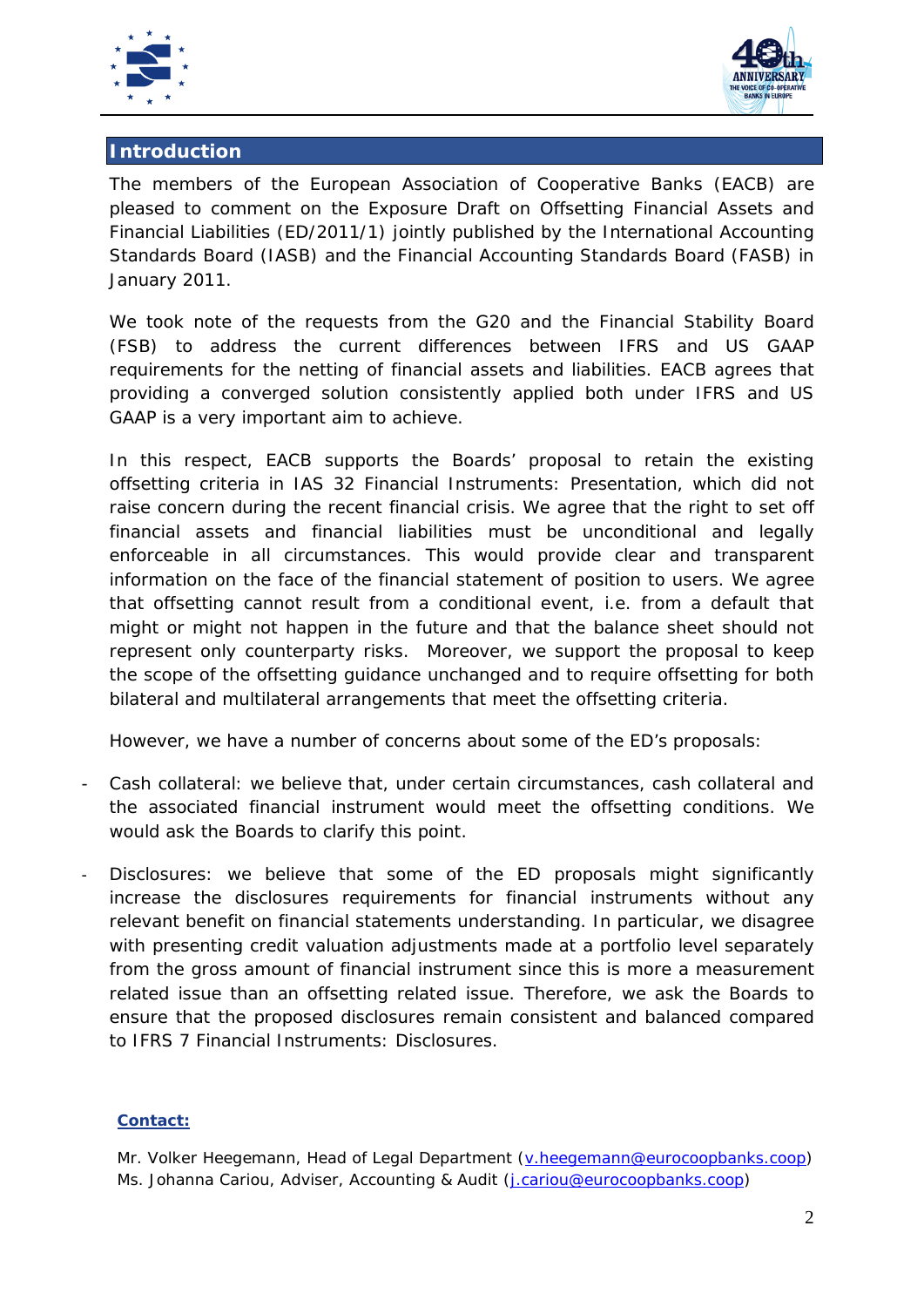



## **EACB responses to the ED questionnaire**

**Question 1 – Offsetting criteria: unconditional right and intention to settle net or simultaneously**

**The proposals would require an entity to offset a recognised financial asset and a recognised financial liability when the entity has an unconditional and legally enforceable right to set off the financial liability and intends either:**

- **a. to settle the financial asset and financial liability on a net basis or**
- **b. to realise the financial asset and settle the financial liability simultaneously**

## **Do you agree with this proposed requirement? If not, why? What criteria would you propose instead, and why?**

The members of the EACB support the Boards' decision to develop common offsetting criteria for financial assets and liabilities based on the current requirements of IAS 32 Financial Instruments: *Presentation*. These requirements did not raise particular concern during the financial crisis and remain satisfactory.

We agree that the right to offset is required in case of the existence of an unconditional and legally enforceable right to offset and the intention to settle the financial assets and the financial liabilities on a net basis or simultaneously. This enables the financial statement of position to represent properly the rights and obligations stemming from the entity's financial transactions. It will also reflect the entity's expected cash inflows and outflows. We therefore agree with the Boards that the proposed approach will provide information that is useful for assessing the entity's ability to generate cash in the future, the nature and amounts of the entity's economic resources and claims against the entity.

Moreover, we acknowledge that an alternative approach based on conditional rights of offset would better represent the economic credit risk of the entity but we share the view that the objective of financial statement of position is not to provide only information on credit risk or an exposure contingent to a future event (i.e. default). The economic credit risk exposure is well suited in disclosures.

However, EACB members still have a concern regarding the treatment of cash collateral. The ED prohibits cash collateral including margin accounts to be offset with the associated financial assets or liabilities (see ED paragraph 9 and C14). However, many quoted derivatives with clearing houses give rise to a daily margin call, which is viewed as a net settlement of the financial position with the Central Counterparty (CCP) (i.e. position is reset at zero every day). We also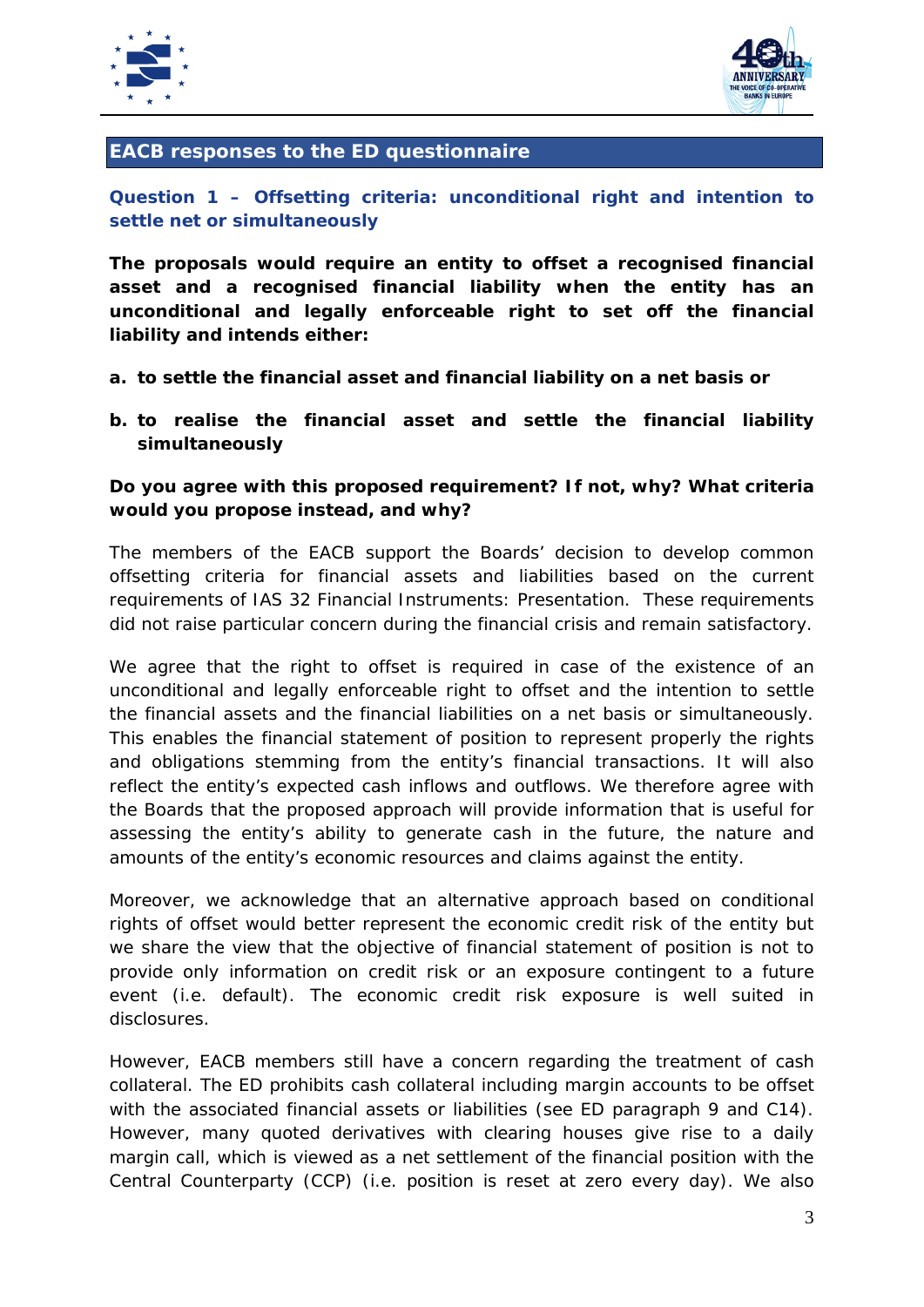



note that, under the existing IAS 32 requirements, the main accounting practice is to legally net the daily margin call against the fair value of derivatives. Thus, it is necessary to make a distinction between collateral given or received as a separate guarantee (e.g. guarantee deposit) and some margin call in cash, which are not separate guarantees but means of net settlements in substance cash flows of a derivative financial instrument. Therefore, we would ask the IASB to confirm that this prohibition does not prevent from netting a financial instrument with some cash collateral when the offsetting conditions are perfectly met.

Furthermore, regarding the intent condition to realise the financial asset and settle the financial liability and in order to avoid a differing use between IFRS and US GAAP preparers, we think that there should be explicit guidance regarding the meaning of "realise the financial assets and settle the financial liabilities *simultaneously*" that is close to current market practice. In fact, we do not see the difference between "simultaneously" and "at the same time". We also consider that transactions with clearing house currently meet the simultaneous condition. We would like the Boards to explain if it has a different view.

## **Question 2 – Unconditional right of set-off must be enforceable in all circumstances**

**It is proposed that financial assets and financial liabilities must be offset if, and only if, they are subject to an unconditional and legally enforceable right of set-off. The proposals specify that an unconditional and legally enforceable right of set-off is enforceable in all circumstances (i.e. it is enforceable in the normal course of business and on the default, insolvency or bankruptcy of a counterparty) and its exercisability is not contingent on a future event. Do you agree with this proposed requirement? If not, why? What would you propose instead, and why?**

Consistently with our answer to Question 1, we consider that the financial assets and liabilities presented on the statement of financial position should not be based on the potential occurrence of a future event (such as counterparty default).

Therefore, we agree with the Boards that a conditional right of set-off (such as a master netting agreement) is not sufficient to require a presentation on a net basis.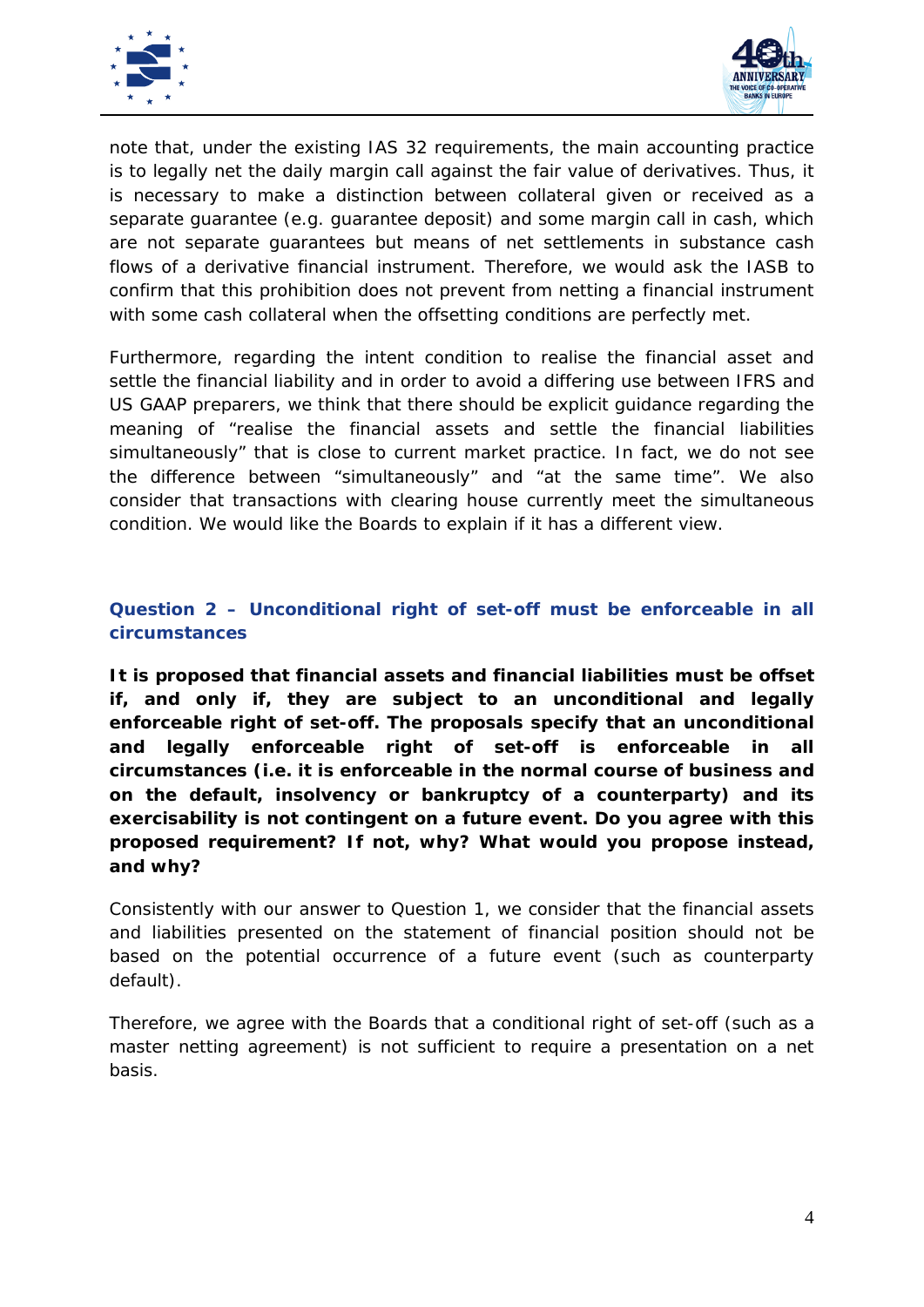



#### **Question 3 – Multilateral set-off arrangements**

**The proposals would require offsetting for both bilateral and multilateral set-off arrangements that meet the offsetting criteria. Do you agree that the offsetting criteria should be applied to both bilateral and multilateral set-off arrangements? If not, why? What would you propose instead, and why? What are some of the common situations in which a multilateral right of set-off may be present?**

We agree by principle with the proposal to keep the scope of the IAS 32 offsetting guidance unchanged and to require offsetting for both bilateral and multilateral arrangements that meet the offsetting criteria.

Moreover, bilateral and multilateral offsetting arrangements with Central Counterparties (CCP) become more important to reduce the amount of counterparty risks.

## **Question 4 - Disclosures**

## **Do you agree with the proposed disclosure requirements in paragraphs 11-15? If not, why? How would you propose to amend those requirements, and why?**

The proposals include enhanced disclosures about underlying exposures subject to offset and credit mitigating arrangements that did not qualify for offset. In General, we would agree that disclosures about rights of set-off and related arrangement should be strengthen since IAS 32 current requirements are very limited. We also agree with the objective of this new disclosure requirements, i.e. to "enable users to understand the effect of those rights and arrangements on the entity's financial position" (ED §11). Indeed, we consider that the proposed disclosure would help user to understand the economic credit risk exposures by taking into account mitigating agreement such as conditional netting agreement.

However, EACB members have the following remarks regarding the paragraph 12 of the ED: The proposed disclosure in §12 requires to show separately the gross amount of financial assets or liabilities and the portfolio-level before adjustment for credit risk of the counterparties. While we do not see any objection to present the gross amounts separately in the financial statements, we have some concerns with the fact to disclose credit-risk information. Portfolio-level adjustments made to incorporate the credit risk of the counterparties are typical in derivative valuation processes and have not historically been disclosed separately, as they have been considered a component of valuation as opposed to an offsetting adjustment. Therefore, we do not see the rational for requiring to disclose separately a valuation component next to credit risk mitigation